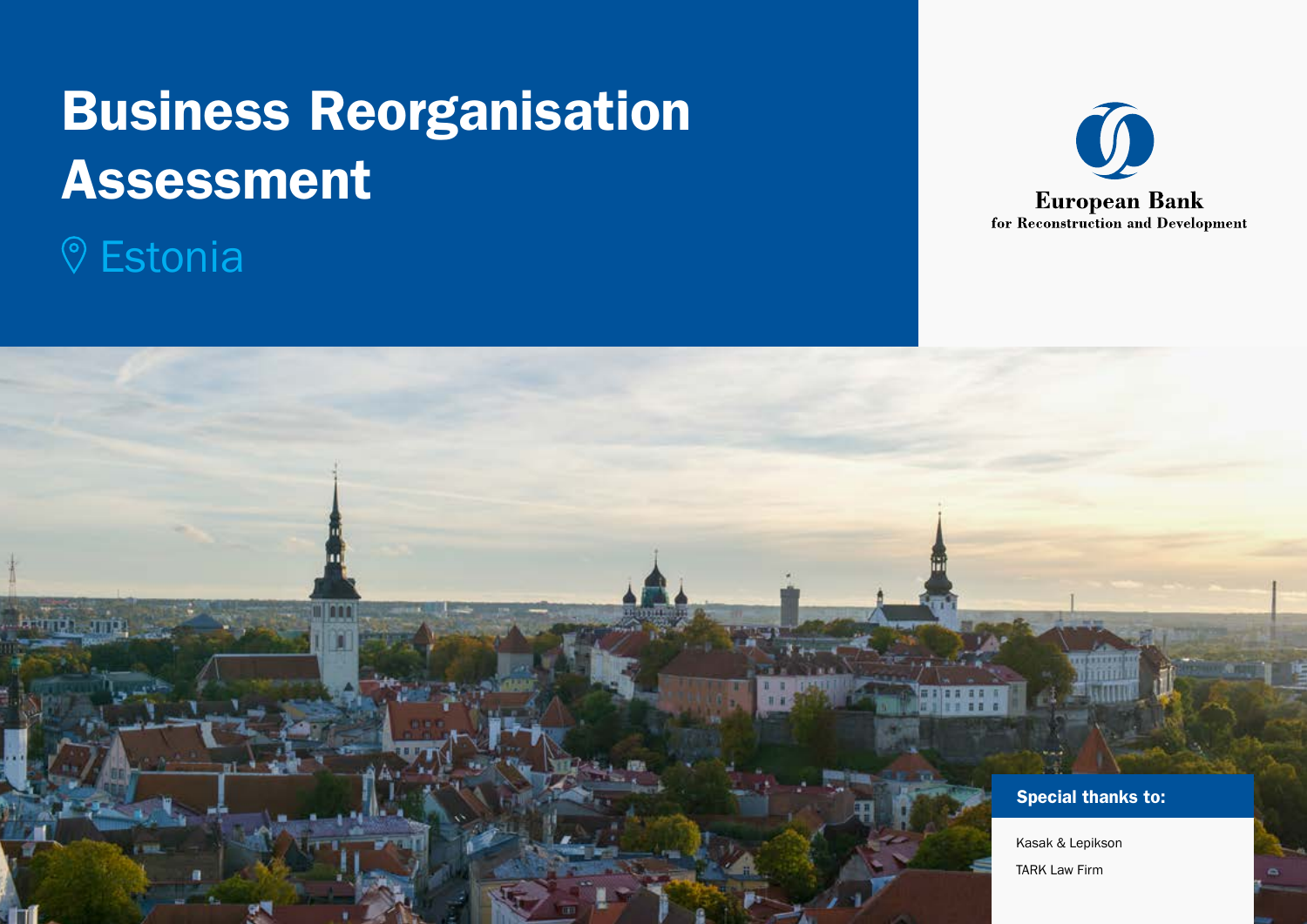## General Information Part A

## Macro Data

| $1,329$ ,                | 3.4%                         | US\$ 26,470                 | Euro – EUR | 20%                             | $1.8\%$                     | 7.1%                           |
|--------------------------|------------------------------|-----------------------------|------------|---------------------------------|-----------------------------|--------------------------------|
| Population (million) $1$ | GDP growth rate <sup>1</sup> | GDP per capita <sup>1</sup> | Currency   | Corporate tax rate <sup>2</sup> | Inflation rate <sup>1</sup> | Unemployment rate <sup>1</sup> |
|                          |                              |                             |            |                                 |                             |                                |

## Insolvency Legislation

Insolvency proceedings for non-bank legal entities and entrepreneurs (natural persons) are governed by three separate laws (jointly, the "Insolvency Framework"): the **Bankruptcy Act** (the Bankruptcy Act) (as amended) enacted on 22 January 2003 which entered into force on 1 January 2004<sup>3</sup>, the Reorganisation [Act](https://www.riigiteataja.ee/akt/104012021039) (the Reorganisation Act) (as amended) enacted on 4 December 2008 which entered into force on 26 December 2008 which is only applicable to legal entities<sup>4</sup>; and the **Debt** [Restructuring and Debt Protection Act](https://www.riigiteataja.ee/akt/104012021045) (as amended) enacted on 17 November 2010 which entered into force on 5 April 2011 and which is only applicable to natural persons.5 This profile will focus on the Bankruptcy Act and the Reorganisation Act. Relevant secondary legislation on insolvency includes the regulation of Ministry of Justice No 33 as of 11 October 2010 on the qualifications and knowledge of insolvency practitioners (trustees); the regulation of Ministry of Justice No 17 as of 21 May 2010 on supplementary knowledge qualifications; and the regulation of Ministry of Justice No 2 as of 1 February, 2021 about the remunerations and reimbursement of costs of the interim trustee and the trustee from State funds.

Estonia has not yet fully transposed [Directive \(EU\) 2019/1023](https://eur-lex.europa.eu/legal-content/EN/TXT/?uri=celex:32019L1023) (the Restructuring Directive) on preventive restructuring frameworks, on discharge of debt and disqualifications, and on measures to increase the efficiency of procedures concerning restructuring, insolvency and discharge of debt.

## Insolvency Data

There is no centralised registry or website for collection of official statistical data on the opening of insolvency proceedings in Estonia. Nevertheless, analysis of public court rulings and the Companies Register reveals some information on insolvency proceedings. In 2020, 1,055 insolvency applications were submitted for natural persons and 599 insolvency applications were submitted against legal persons. In 2020, the court declared the insolvency of 635 natural persons and 150 legal persons. In 2020, 107 new cases for reorganisation proceedings were initiated before the Estonian courts.

However, the number of reorganisation plans approved by the creditors and the courts is low and there are reportedly few examples of successfully implemented reorganisation plans. Main reasons include: the reorganisation is initiated too late; the reorganisation plan is not convincing or does not take into account the depreciation in the value of money over time; and the main

creditors do not vote in favour of the reorganisation plan which has a high consent threshold of creditors representing at least two thirds of reorganised debts. Furthermore, creditor claims are not always properly verified, and debtors reportedly sometimes use the restructuring procedure to avoid or deliberately postpone insolvency (bankruptcy).6

#### <sup>1</sup> IMF - Source as of August 2021: www.imf.org/en/Countries/EST

- <sup>2</sup> PWC Source as of August 2021: www.taxsummaries.pwc.com/ estonia/corporate/taxes-on-corporate-income
- $3$  The official English translation of the law is available at: [www.riigiteataja.ee/en/eli/521012021001/consolide](http://www.riigiteataja.ee/en/eli/521012021001/consolide)
- $4$  The official English translation of the law is available at: [www.riigiteataja.ee/en/eli/511012021006/consolide](http://www.riigiteataja.ee/en/eli/511012021006/consolide)
- $5$  The official English translation of the law is available at: [www.riigiteataja.ee/en/eli/501022021001/consolide](http://www.riigiteataja.ee/en/eli/501022021001/consolide)
- <sup>6</sup> World Bank Group and the European Commission, 'Preventive Restructurings: Technical Note' (July 2019), accessible at: [https://advokatuur.ee/uploads/files/WB-SRSS-Preventive%20](https://advokatuur.ee/uploads/files/WB-SRSS-Preventive%20Restructuring%20Estonia-Report_0.pdf) [Restructuring%20Estonia-Report\\_0.pdf](https://advokatuur.ee/uploads/files/WB-SRSS-Preventive%20Restructuring%20Estonia-Report_0.pdf)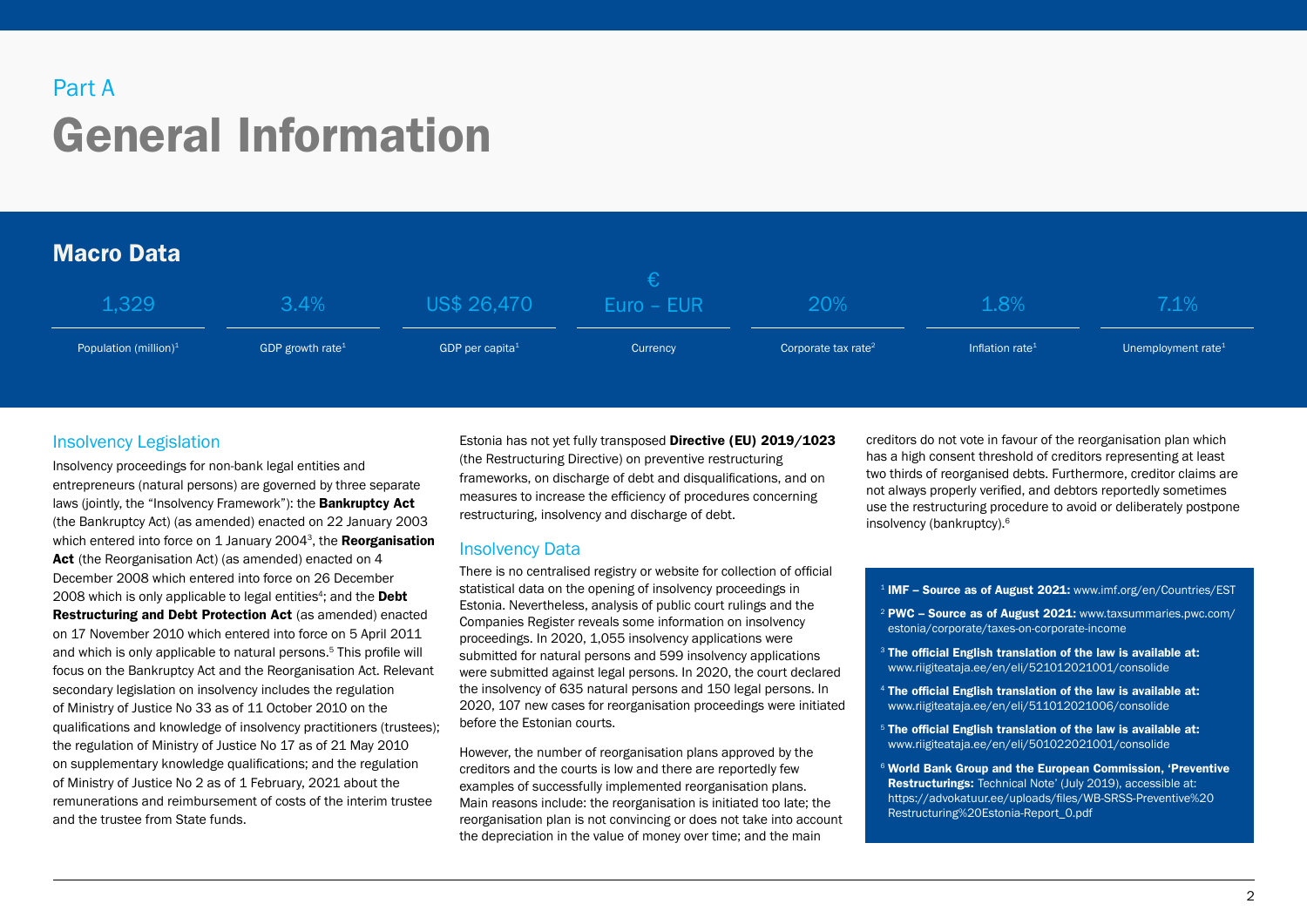

## Company Information

The Estonian company law framework is mainly governed by the **Commercial** [Code](https://www.riigiteataja.ee/en/eli/511012021004/consolide) enacted on 15 February 1995 and which entered into force on 1 September 1995. In Estonia information about companies is available on the website of the Companies Register, a database belonging to the state information system which collects, stores and discloses information on sole proprietorships, companies and branches of foreign companies located in Estonia. The registration department of Tartu County Court is responsible for maintaining the Companies Register. The Register does not distinguish insolvent companies from solvent companies automatically, but if the company has been declared insolvent by the court, the reference "Pankrotis", which means 'in bankruptcy', is noted after the name of the company. The Register may be accessed online free of charge in Estonian [here](https://ariregister.rik.ee/) and in English [here](https://ariregister.rik.ee/index?lang=eng).

## Insolvency Courts, Regulatory Authorities and Practitioners

Insolvency (bankruptcy) proceedings fall within the competence and exclusive jurisdiction of first instance county courts of general jurisdiction. The jurisdiction of the court is determined on the basis of the registered seat of the debtor as at the date of submission of the petition for the commencement of insolvency proceedings and in respect of the entrepreneur, the place of primary residence. The main government authority responsible for insolvency legislation is the Ministry of Justice In Estonia, insolvency regulation is also overseen by the **Estonian Chamber of Bailiffs** [and Trustees in Bankruptcy](https://kpkoda.ee/en/chamber/), which maintains a register of insolvency practitioners. The register is available in Estonian and in English [here](https://kpkoda.ee/pankrotihaldurid/pankrotihaldurid-kontakt/).

Insolvency practitioners are required to pass a professional examination, administered by a special examination board composed of independent members of different professions and under the overall supervision of the Ministry of Justice. Trainees need to undergo training to be eligible to submit a written application to the Chamber to request the right to act as an insolvency practitioner. However, sworn advocates, sworn auditors and bailiffs complying with section 47 (1) of the Courts Act are not required to pass the examination of insolvency practitioners or undergo training in order to be granted the right to act as an insolvency practitioner.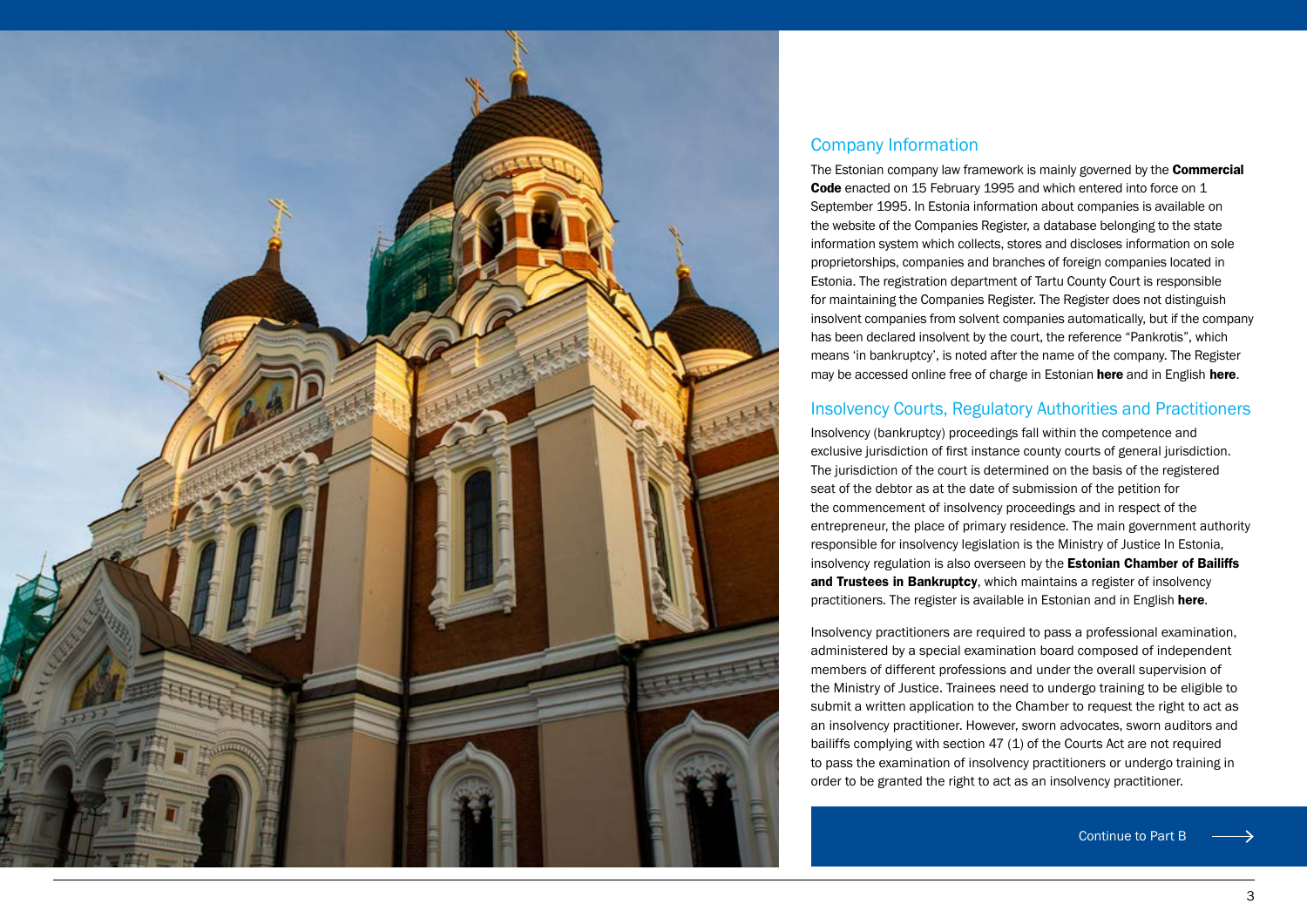## Business Reorganisation Part B

## Are there any incentives for extrajudicial voluntary agreements (workouts)?

No, there are no incentives for debtors and creditors to conclude an extrajudicial voluntary agreement outside of insolvency proceedings.

## What is the nature and purpose of the reorganisation procedure?

Under the Insolvency Framework there are three business reorganisation options available: the reorganisation procedure (saneerimine) regulated by the Reorganisation Act and the rehabilitation (tervendamine) and compromise (kompromiss) procedures regulated by the Bankruptcy Act. [Click here](#page-7-0) for a high-level overview of these procedures.

#### Reorganisation procedure

This procedure is regulated by the Reorganisation Act. It aims to allow a debtor to negotiate a set of measures to overcome its economic difficulties, restore its liquidity, improve its profitability and ensure its sustainable management (Article 2).

#### Bankruptcy procedure

Under the Bankruptcy Act, there are three possible outcomes from initiation of bankruptcy proceedings with respect to an insolvent (bankrupt) debtor: approval of a rehabilitation plan; approval of a compromise, or liquidation. The aim of the rehabilitation plan is to allow the continuation of the debtor's business. The aim of the compromise is to achieve a settlement agreement between the debtor and its creditors concerning the payment of debts and reduction of the debts or extension of their payment terms. A compromise is made in bankruptcy proceedings on the proposal of the debtor or the insolvency practitioner (trustee) after the declaration of insolvency (bankruptcy) (Article 178).



## Who can commence the process and what entry conditions apply?

#### Reorganisation procedure

The procedure can be initiated only by the debtor and is applicable only to legal entities (Articles  $3(1)$  and  $7(1)$ ). The application must be accompanied by an explanation for the debtor's economic difficulties and must substantiate that: the debtor is likely to become insolvent in the future; the debtor requires reorganisation; and the sustainable management of the debtor is likely to be achieved after the reorganisation. However, reorganisation proceedings may not commence if bankruptcy proceedings have been brought against the debtor and a court ruling concerning the compulsory dissolution of the debtor has been made or liquidation is being carried out (Article 7).

#### Bankruptcy procedure

A bankruptcy petition may be filed by the debtor or a creditor (Article 9). The bankruptcy petition of a creditor should substantiate the debtor's insolvency and prove the existence of a claim. To initiate this procedure the debtor must be insolvent. A debtor is insolvent if it is unable to satisfy the claims of the creditors and such inability is due to the debtor's financial situation and insolvency is not temporary (Article 1 (2)).

However, if a bankruptcy petition is filed by a debtor, the court should declare the bankruptcy of the debtor if insolvency is likely to occur in the future (Article 31).

A rehabilitation plan can be proposed by the insolvency practitioner after the bankruptcy of the debtor is declared (Article 129). Alternatively, a compromise can be proposed either by the debtor or the insolvency practitioner, also after the declaration of bankruptcy (Article 178 (2)). A compromise can only be voted on and bind secured creditors with respect to any unsecured part of their debts. In the event of a dispute, the size of the secured part of the claim is determined by the insolvency practitioner. If enforcement of the secured claim is limited for more than 90 days the relevant secured creditor is granted full voting power in respect of the compromise.

References to Articles are to Articles of the Insolvency Law, unless specified otherwise. For an explanation of technical terms, please see the Glossary of the Main Assessment Report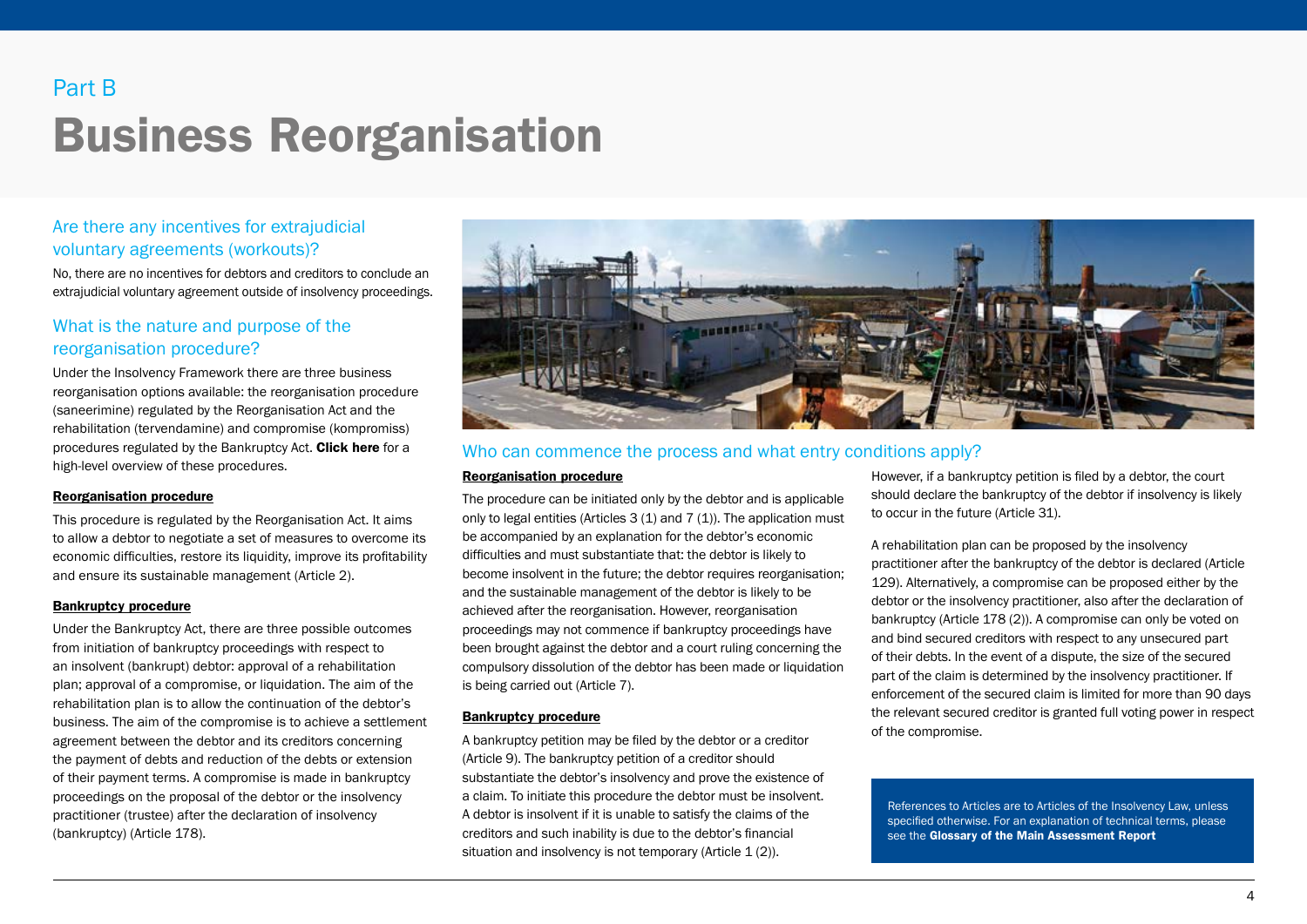Yes, all three procedures are fully administrated and supervised by the court.

## Are there any hybrid procedures?

No, there are no hybrid reorganisation procedures involving prenegotiation or approval of a reorganisation plan out-of-court.

## Does the debtor remain in possession of and continue to manage its business?

## Reorganisation procedure

Yes, the debtor remains in possession of its business. The court appoints a reorganisation advisor on commencement of the reorganisation proceedings whose duties include informing creditors and the court of the economic situation and reorganisation possibilities of the debtor and advising and assisting the debtor during the reorganisation proceedings (Articles 15 and 16).

## Bankruptcy procedure

No, the debtor's right to manage its business and assets are transferred to an insolvency practitioner (trustee) (Articles 15 and 36).

## Is there a need to appoint an insolvency practitioner?

## Reorganisation procedure

No. The court appoints a reorganisation advisor; however, such person is not required to be an insolvency practitioner. Reorganisation advisors can be advocates, trustees in bankruptcy and auditors, as well as any natural persons who meet certain requirements set out by the law. The duties of a reorganisation adviser are detailed in the legislation and are more of a facilitating nature i.e. they do not include supervision and/or management of the debtor (Article 16).

The advisor is in charge of preparing the reorganisation plan (Article 20). If the reorganisation plan is challenged by creditors, the court may appoint at least two experts to provide an opinion on the reorganisation plan (Article 31). Implementation of the reorganisation plan is supervised by the reorganisation advisor (Article 50).

## Bankruptcy procedure

Yes, after accepting a bankruptcy petition, the court appoints an interim insolvency practitioner (trustee) to assess the financial situation of the debtor and the feasibility of its rehabilitation, and to preserve the debtor's assets (Articles 15 to 22). After bankruptcy is declared, a permanent insolvency practitioner is appointed (Article 31). The insolvency practitioner manages the debtor's estate from the moment the debtor is declared bankrupt (Articles 35 and 36). Furthermore, the insolvency practitioner takes possession of the property of the debtor and commences administration of the bankruptcy estate immediately after the bankruptcy ruling is made (Article 124).

The insolvency practitioner prepares a plan for continuing the activities of the enterprise (rehabilitation plan) or makes a proposal for terminating the activities of the enterprise (Article 129). The measures required for the rehabilitation of a debtor must be prescribed in a rehabilitation plan. The rehabilitation plan must also set out whether it would be expedient to compromise creditors' claims. The insolvency practitioner presents the rehabilitation plan for approval or the proposal for terminating the activities of the enterprise to the first general meeting of creditors.

The insolvency practitioner, for the purposes of achieving a compromise agreement, may submit a proposal to the court. Should the agreement be approved by the creditors and by the court, the insolvency practitioner and the bankruptcy committee supervise the implementation of the agreement (Article 189).

## Is there any applicable stay or moratorium?

## Reorganisation procedure

Yes, following the commencement of reorganisation proceedings, the court suspends all enforcement proceedings regarding the assets of the debtor until the reorganisation plan is approved or the procedure is terminated, other than any proceedings in respect of an employment relationship (Article 11).

#### Bankruptcy procedure

Yes, the court orders a stay on compulsory execution with respect to the debtor's property at the same time as it appoints an interim insolvency practitioner (Article 17).

## Is there any protection for essential contracts and from ipso facto provisions?

#### Reorganisation procedure

Yes, an agreement according to which a party may terminate a contract upon commencement of reorganisation proceedings or approval of a reorganisation plan is void (Article 6). However there are no specific provisions on essential contracts.

#### Bankruptcy procedure

There is no specific protection for essential contracts nor general protection to prevent termination by third parties on the grounds of the debtor entering insolvency (bankruptcy) proceedings. However, Articles 50 to 53 contain some protection with respect to termination of any leases in which the debtor is a lessee. In the case of the insolvency (bankruptcy) of a lessee, the lessor or commercial lessor may terminate the lease contract only pursuant to the procedure provided for in section 319 of the Law of Obligations Act.

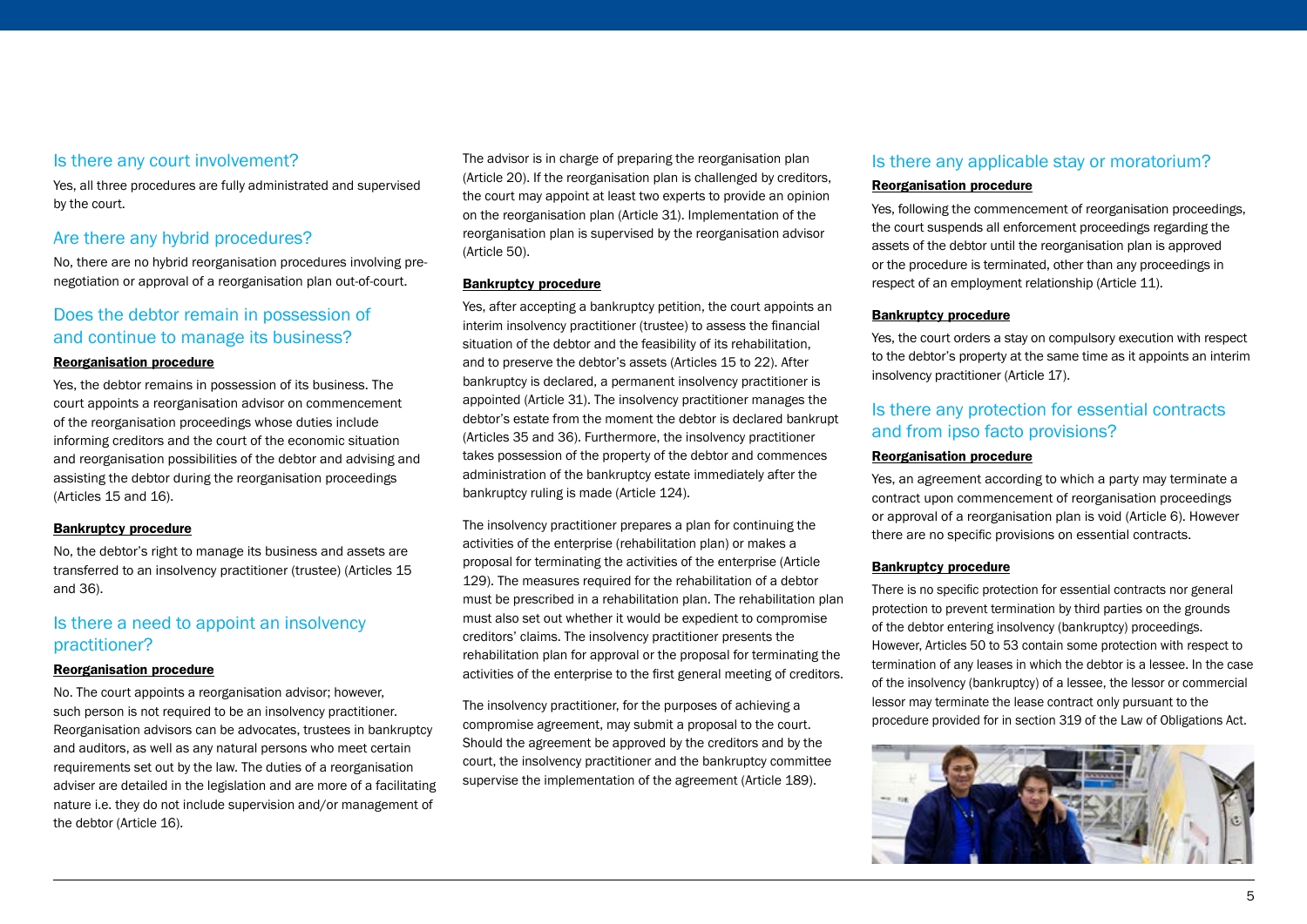## Is new financing protected by law?

#### Reorganisation procedure

No, there is no specific protection for new financing required by the debtor during the proceedings or as part of the reorganisation plan.

#### Bankruptcy procedure

Yes, new financing is protected. An insolvency practitioner may conclude transactions with special relevance to the bankruptcy proceedings only with the consent of the bankruptcy committee. Borrowing is deemed to be a transaction of special relevance (Article 125). Therefore, under these conditions the insolvency practitioner could contract new financing and this will be protected (i.e. not challenged) and will have priority in payment before other unsecured creditors (Articles 146 to 148).

Additionally, under the compromise procedure, a compromise may prescribe that the claims of the creditors which have granted credit to the debtor to enable the debtor to continue the business activities are given priority over the claims of the other creditors in subsequent liquidation proceedings if the compromise is annulled (Article 186).

## Does the law recognise separate classes of creditors for voting purposes?

#### Reorganisation procedure

Yes, the legislation envisages the possibility of creditors being divided into groups on the basis of a reorganisation plan for voting purposes. Creditors with the same rights form one group. The rationale for the formation of groups must be set out in the reorganisation plan (Articles 21 (2) and 24(4)). Creditors whose claim are not affected by the reorganisation plan do not participate in voting and the amount of the relevant creditors' claims is not taken into account when calculating the proportions of votes. Supreme Court practice requires that creditors are divided into at least two classes: secured and unsecured creditors for voting purposes.

#### Bankruptcy procedure

The formation of separate classes for voting is not required.

## What are the majorities required to approve a reorganisation plan?

#### Reorganisation procedure

A reorganisation plan is accepted if at least half of all the creditors which hold at least two-thirds of all the votes vote in favour of the plan. The number of votes of each creditor is proportional to the amount of the creditor's principal debt claim (Article 24 (3)).

Where creditors are divided into groups on the basis of the reorganisation plan applies, the same majority requirement i.e. at least half of the creditors which hold at least two-thirds of all the votes represented in the group, applies. Creditors not affected by a reorganisation plan do not vote.

While the law does not provide for any specific veto rights, the Supreme Court has upheld that the plan cannot be confirmed and approved if the class of secured creditors is against it.

Additionally, if creditors have refused to accept a reorganisation plan, the debtor may submit an application to the court for the approval of the plan if: less than half of the creditors participate in voting held for the acceptance of the reorganisation plan or, in some groups, less than half of the creditors belonging to the group participate in voting; and at least half of all the creditors or, in a group, at least half of the creditors belonging to that group vote in favour of the reorganisation plan (Article 29). In such case, the court appoints at least two experts who will provide an opinion on the reorganisation plan (Article 31).

The plan can be approved by the court even if not accepted by creditors if the requirements under the Insolvency Law have not been violated, if according to experts the reorganisation of the business is likely to succeed, on the basis of the plan no creditor is treated substantially less favourably as compared to other creditors belonging to the same group in the case of an important business which is an important employer (Article 36).

#### Bankruptcy procedure

A general meeting of creditors is competent to decide on: the continuation or termination of the activities of the debtor; termination i.e. liquidation of the debtor if the debtor is a legal entity; and a compromise with the debtor (Article 77). The decisions of a general meeting of creditors are adopted by a simple majority of the votes of the creditors participating in the meeting unless otherwise provided by law. At a general meeting of creditors, the number of votes of each creditor is proportional to the amount of the creditor's claims. Secured creditors may only vote at such meeting if their claim is affected by the proposed compromise.

#### • Rehabilitation plan

The insolvency practitioner must present the rehabilitation plan for approval (where applicable) to the first general meeting of creditors. The general meeting must either approve the rehabilitation plan submitted by the insolvency practitioner or decide that the activities of the enterprise be terminated (Article 129).

The decisions of a general meeting of creditors are adopted by a simple majority of the votes of the creditors participating in the meeting. At a general meeting of creditors, the number of the votes of each creditor is proportional to the amount of the creditor's claim (Articles 81 and 82). A claim arising from a conditional transaction which is not yet fulfilled grants a voting right only if fulfilment of the condition is likely or the condition is fulfilled. If a creditor participating in a general meeting does not consent to the number of the votes assigned to the creditor by the insolvency practitioner or if the number of the votes assigned to the creditor is contested by another creditor, the number of the votes is determined by a ruling of the judge participating in the general meeting.

A general meeting of creditors is quorate regardless of the number of the votes represented if the creditors were notified of the time and place of the meeting within the specified term and in the manner specified in the legislation.

Secured creditors may only vote at such meeting if their claim is affected by the rehabilitation plan.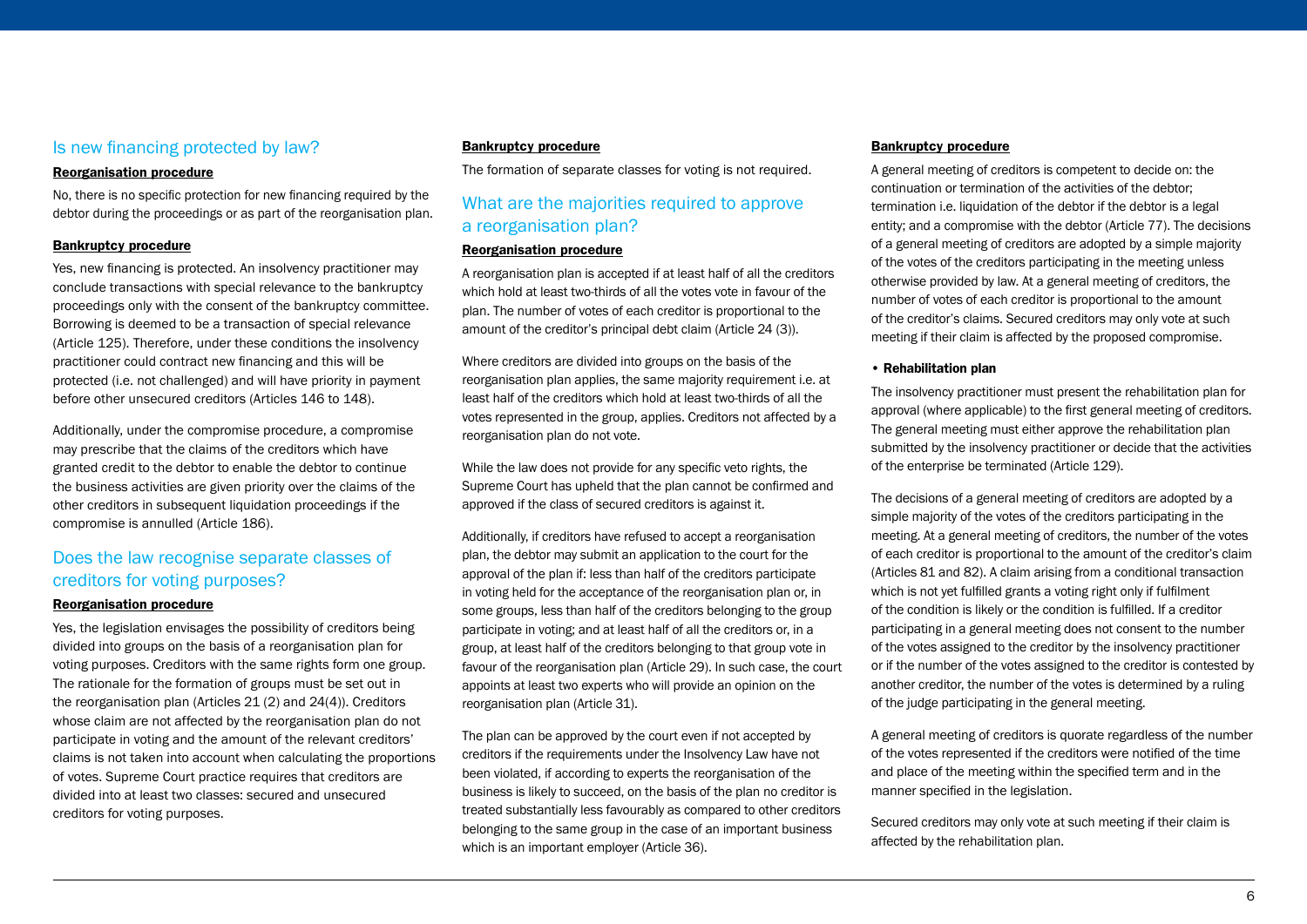#### • Compromise

A compromise is made at a general meeting of creditors concerning all claims against the debtor which have been filed by the time of making the compromise. A compromise is deemed to be made if at least half of the creditors present whose claims constitute at least two-thirds of the total amount of all claims vote in favour (Article 180). A creditor whose claim is secured may vote on a compromise only if the claim is not fully secured by security, i.e. only in respect of the value of its unsecured claim. This is, however, difficult to determine in practice without sale of the underlying secured asset.

In addition, during the bankruptcy procedure, a bankruptcy committee protects the interests of all the creditors, monitors the activities of the insolvency practitioner, and performs other duties provided by law in bankruptcy proceedings. The number of the members of a bankruptcy committee is decided by a general meeting of creditors. A bankruptcy committee must have at least three and not more than seven members. A bankruptcy committee must include persons proposed by creditors with larger as well as smaller claims (Articles 73 and 74 of the Bankruptcy Act).

## Who does the reorganisation plan bind?

#### Reorganisation procedure

A reorganisation plan approved by the court binds all the creditors that are party to the plan. If the majorities described above are reached, dissenting creditors are bound by the plan. However, a creditor can apply to court to request the refusal of the reorganisation plan if: the creditor voted against the reorganisation plan; the plan has materially violated its rights in the course of preparation of the reorganisation plan or acceptance of the reorganisation plan; or the plan has treated the creditor less favourably compared to other creditors or to creditors belonging to the same group (Article 26).

#### Bankruptcy procedure

The rehabilitation plan and the compromise plan bind all the creditors that are party to it. If the majorities described above are reached, any dissenting creditors are bound by the plan.



## What is the timeframe for the reorganisation procedure and any moratorium?

#### Reorganisation procedure

The court is required to commence a reorganisation proceeding by a ruling within seven days after the receipt of the reorganisation application (Article 10). The reorganisation ruling sets out the term for acceptance of the reorganisation plan and during which the reorganisation plan must be submitted to the court for approval, which cannot exceed 60 days. Following approval of the plan by creditors, the court must approve an accepted reorganisation plan within 30 days (Article 28).

The moratorium remains in effect from the commencement of the procedure until the reorganisation plan is approved or reorganisation proceedings are terminated (Article 11).

#### Bankruptcy procedure

A compromise can be proposed by the debtor or the insolvency practitioner after the declaration of the debtor's bankruptcy and is decided by a general meeting of creditors. A compromise proposal may be filed prior to approval of a distribution (liquidation) proposal by the court. An insolvency practitioner must immediately submit a decision on a compromise to the court for its approval. The court must decide on approval of the compromise by a ruling within fifteen days after the date of submission (Articles 179 and 180).

A rehabilitation proposal must be filed by the insolvency practitioner for approval of the first general meeting of creditors. If bankruptcy of the debtor is declared, the court decides on the time and place of the first general meeting of creditors and

the appointment of an insolvency practitioner (Article 31). The first general meeting of creditors must be held not earlier than 15 days and not later than 30 days after the declaration of bankruptcy (Article 78).

At the first general meeting of creditors, the creditors elect the bankruptcy committee and decide on the approval of the insolvency practitioner and continuation of the activities of the debtor pursuant to a rehabilitation plan or a compromise. Alternatively where the debtor is a legal entity, the creditors may decide on termination of such entity.

## Has the UNCITRAL Model Law on Cross Border Insolvency been adopted?

No, Estonia has not adopted the UNCITRAL Model Law. However, as a member of the European Union Estonia is subject to [Regulation \(EU\) 2015/848](https://eur-lex.europa.eu/legal-content/en/TXT/?uri=CELEX:32015R0848) on insolvency proceedings which governs the coordination of insolvency proceedings within the EU. The reorganisation procedure does not benefit from the Regulation (EU) 2015/48 as it is not listed in Annex A to the Regulation. However, the bankruptcy procedure is included in Annex A and therefore benefits from cross-border cooperation within EU Member States.

## Special features/observations:

- Interestingly, the Estonian Reorganisation Act contemplates the possibility of approval of a reorganisation plan which has not been accepted where the debtor is a large employer.
- Estonia fully transposed the EU Restructuring Directive in January 2021, ahead of many other EU member states.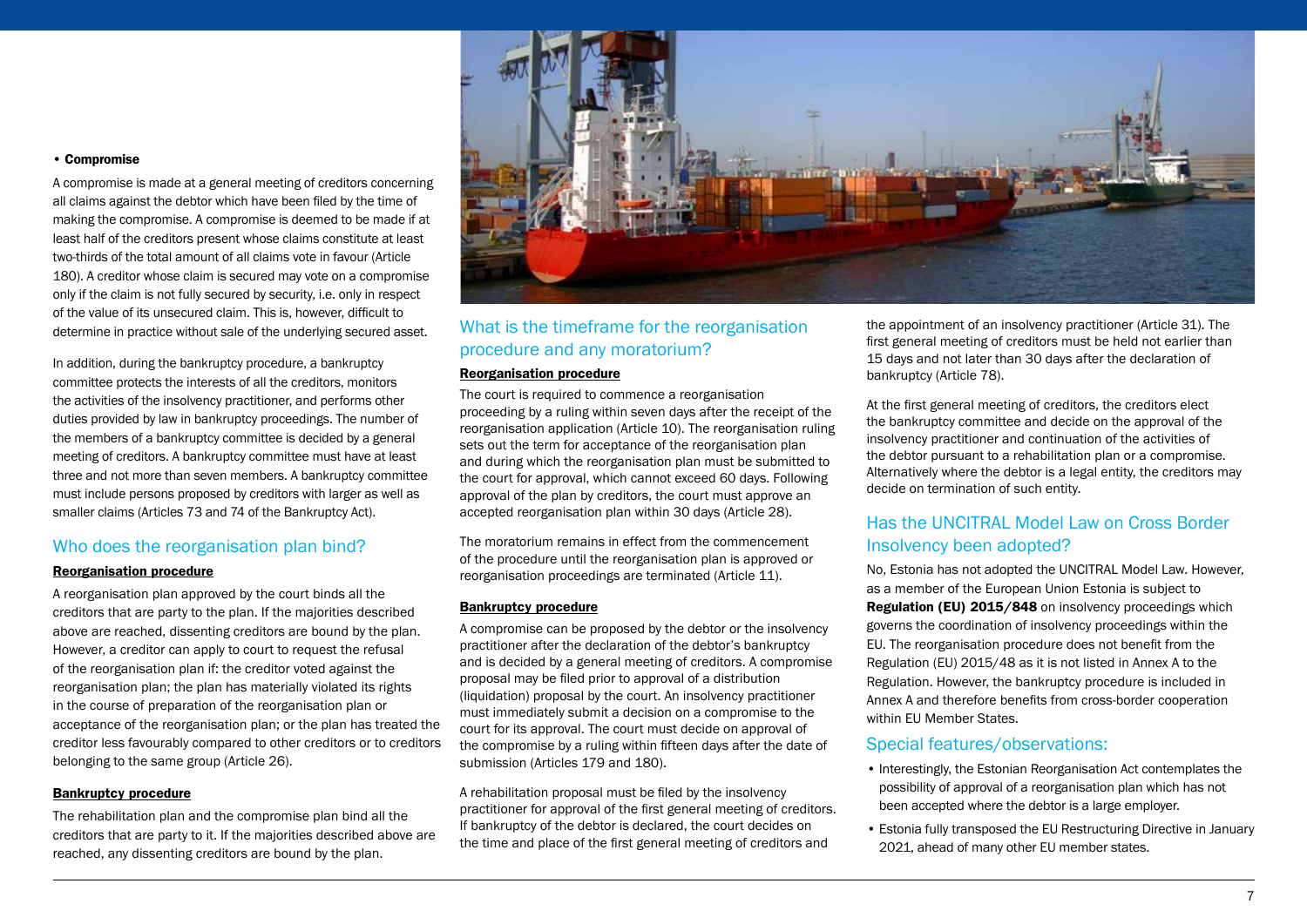# <span id="page-7-0"></span>Overview of Estonian Business Reorganisation Procedures\*